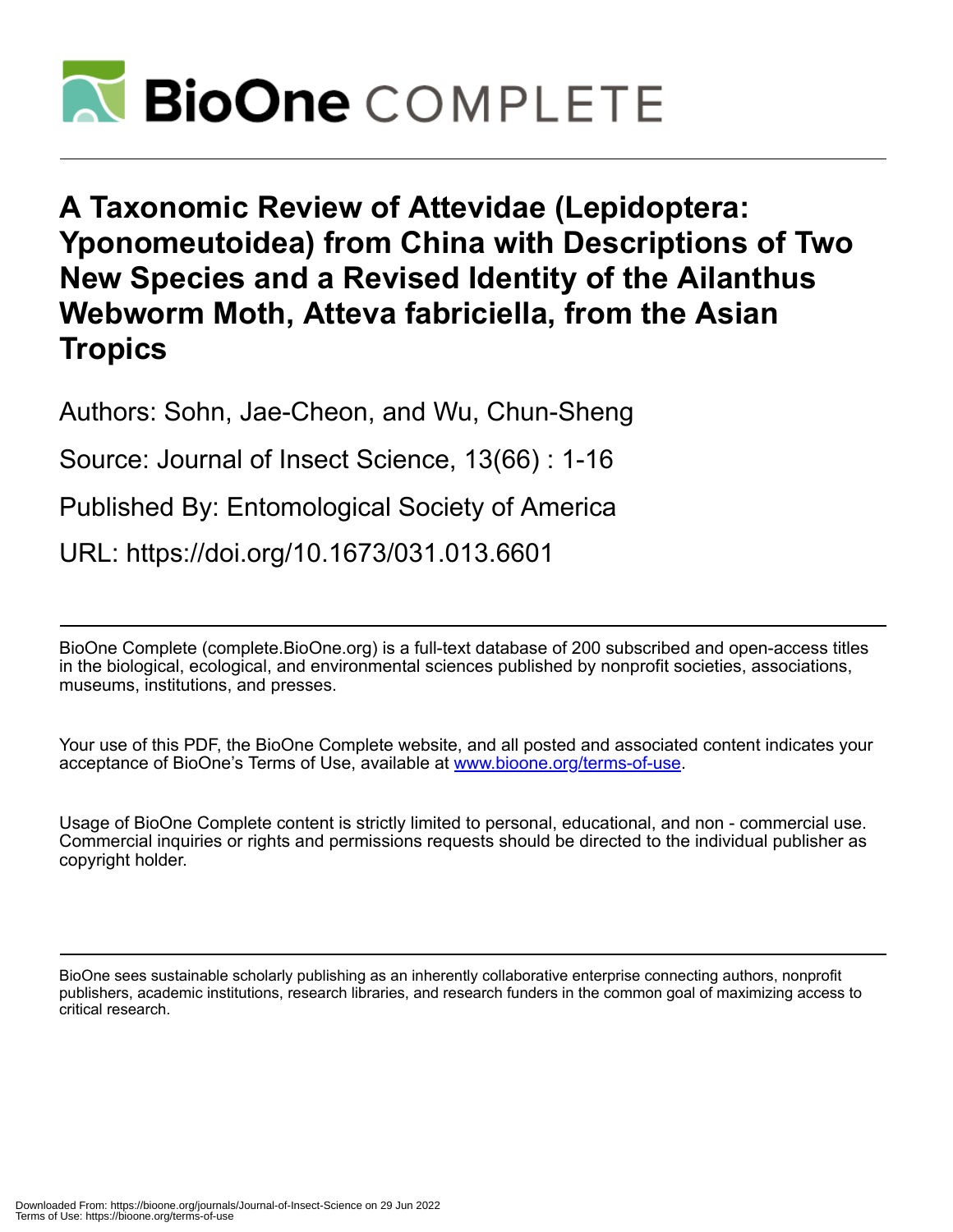Journal of Insect Science: Vol. 13 | Article 66 Sohn and Wu Sohn and Wu Sohn and Wu



# **A taxonomic review of Attevidae (Lepidoptera: Yponomeutoidea) from China with descriptions of two new species and a revised identity of the Ailanthus webworm moth,** *Atteva fabriciella***, from the Asian tropics**

Jae-Cheon Sohn<sup>la\*</sup>, Chun-Sheng Wu<sup>2</sup>

<sup>1</sup>Department of Entomology, University of Maryland, 4112 Plant Sciences Building, College Park, MD 20742, USA<br><sup>2</sup>Key Laboratory of Zoological Systematics and Evolution, Institute of Zoology, Chinase Academy of Sciences, B <sup>2</sup>Key Laboratory of Zoological Systematics and Evolution, Institute of Zoology, Chinese Academy of Sciences, Beijing 100101, China

# **Abstract**

This review describes four species of *Atteva* (Lepidoptera: Yponomeutoidea: Attevidae) from China, including two new species: *A. wallengreni* n. sp. and *A. yanguifella* n. sp. The taxonomic identity of the Ailanthus webworm moth from South and Southeast Asia is revised with a designation of neotype for *Phalaena* (*Tinea*) *fabriciella* Swederus. Lectotypes of *Atteva brucea* Moore and *A. niviguttella* Walker are designated. *Atteva brucea* is synonymized with *A. fabriciella*. Synonymy of *Atteva niviguttella* and *A. fabriciella* is reconfirmed. The previous Chinese records of *A. fabriciella* were based on confusions with *A. wallengreni* n. sp. Confirmed specimens of *A. fabriciella* from China are reported. A pair of confused species, *A. fabriciella* and *A. wallengreni* n. sp., are distinguished by the number of white dots on the forewings and the genital features. Another confused pair, *A. niveigutta* and *A. yanguifella* n. sp., are compared by external and genital features. All type specimens of the described species are illustrated and compared with the conspecific specimens from various countries of the Asian tropics. Keys to all the species from China are provided.

**Keywords:** India, Indonesia, Malaysia, nomenclature, taxonomy, Thailand, Vietnam, Yponomeutidae **Abbreviations: BMNH**, Natural History Museum; **CAUB**, China Agricultural University, Beijing; **IZCAS**, Institute of Zoology, Chinese Academy of Sciences; **OMNH**, Oxford University Museum of Natural History; **USNM**, United States National Museum of Natural History **Correspondence:** a jsohn@umd.edu, b wucs@ioz.ac.cn, \*Corresponding author. **Editor:** Richard Brown was editor of this paper. **Received:** 17 January 2012 **Accepted:** 28 September 2012 **Copyright :** This is an open access paper. We use the Creative Commons Attribution 3.0 license that permits unrestricted use, provided that the paper is properly attributed. **ISSN:** 1536-2442 | Vol. 13, Number 66 **Cite this paper as:** 

Sohn J-C, Wu C-S. 2013. A taxonomic review of Attevidae (Lepidoptera: Yponomeutoidea) from China with descriptions of two new species and a revised identity of the Ailanthus webworm moth, *Atteva fabriciella*, from the Asian tropics*. Journal of Insect Science* 13:66. Available online: http://www.insectscience.org/13.66

Journal of Insect Science | http://www.insectscience.org 1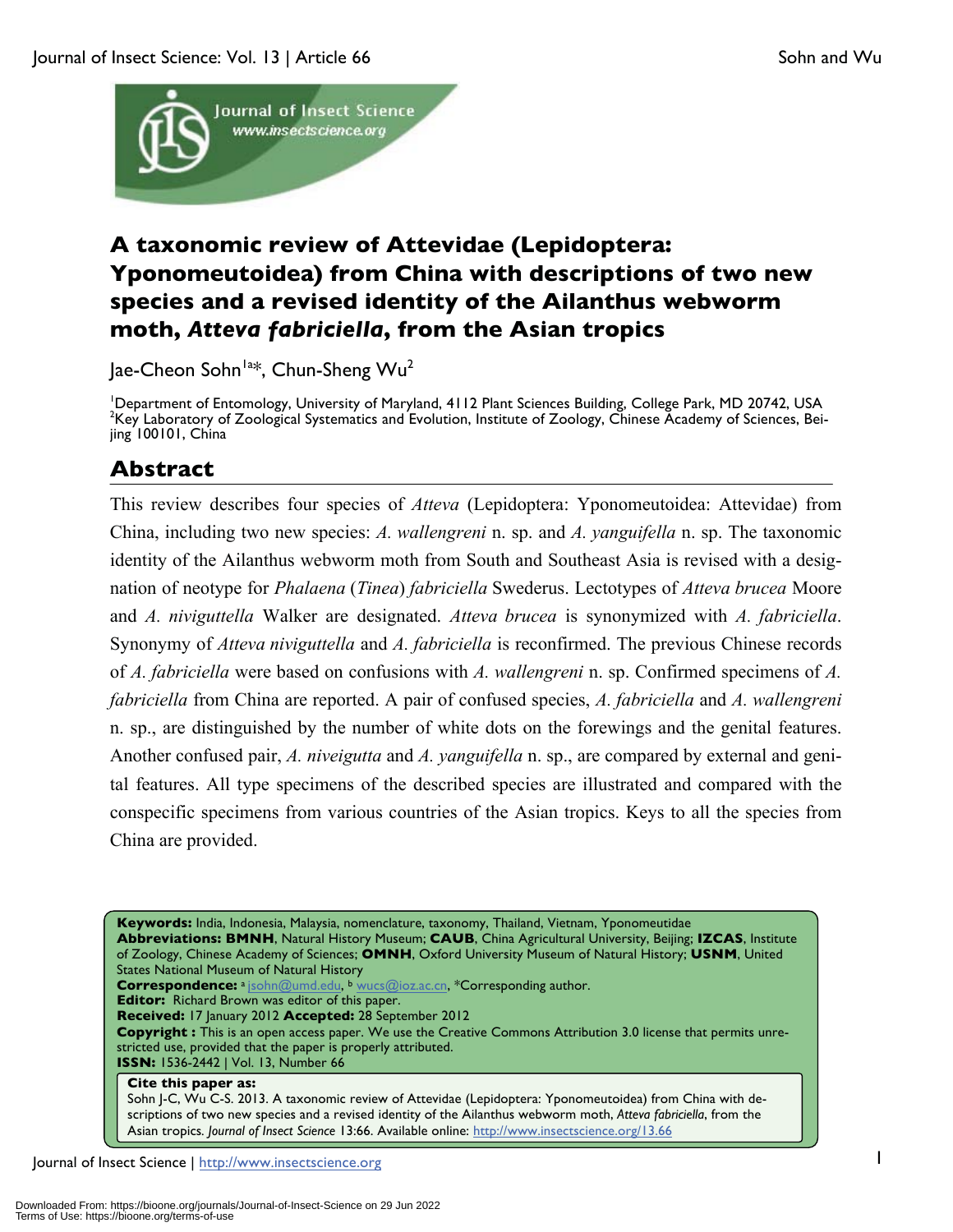The *Atteva* group (Lepidoptera: Yponomeutoidea) is a distinctive lineage of yponomeutoids with unique morphological features. It was once regarded as a subfamily of Yponomeutidae *sensu* Kyrki (1990), but currently it forms its own family, namely Attevidae (Heppner 1982; van Nieukerken et al. 2011). Kyrki (1984) suggested possible apomorphies for this group: i) the presence of chaetosema on head; ii) the reduced hindleg tibia and tarsus, particularly in males without tibial spurs; iii) larvae with two subventral setae on meso- and metathorax; and iv) the concealed labial palpi in the pupae. Dugdale et al. (1998) added the tegumen of male genitalia bearing an unscaled prong as another probable autapomorphy of the family. Attevids are also distinguished from other yponomeutoid groups by a combination of the characteristics, including their scape without pectens; 3-segmented maxillary palpi; lack of pterostigma; abdominal terga without spines; phallus without basal 'scape'; W-shaped gnathos; and larvae with cranial seta V1 short and P1 not below Af2-P2 line (Dugdale et al. 1998). They often have conspicuous coloration, which is supposedly involved in a warning signal and one of the antipredator adaptations. The oligophagous larvae, if known, feed on limited numbers of plant families, such as Fabaceae, Simaroubaceae, Lauraceae, and Araliaceae, and live in communal webs loosely spun with host leaves (Dugdale et al. 1998).

*Atteva*, the only genus of Attevidae, comprises 53 species that are distributed in the Pantropics (Heppner 2009). High species diversity of *Atteva* occurs in the Indo-Australian region (ca. 35 spp.). Contrasting to such high diversity in the region, only three species of *Atteva*, i.e., *A. brucea* Moore, *A. fabriciella* (Swederus), and *A. niveigutta* Walker, have been known from China, which encompasses a vast tropical zone (Hua 2005). The low number of species currently known suggests that concentrated inventories may reveal more new species of this group from China.

The aims of this paper are to review all the known Chinese species of *Atteva*, to rectify erroneous records, to verify synonymies, and to describe two new species. The identity of the Ailanthus webworm moths, *Atteva fabriciella*, from Asian tropics, including South China, is revised and clarified, and a neotype is designated. Species comparisons and keys to distinguish all four species of *Atteva* from China are provided.

### **Material and Methods**

Pinned specimens from five institutional collections were examined. Besides materials from China, specimens from adjacent countries were considered for possible geographic variations.

Abbreviations for the specimen depositories are:

CAUB – Department of Entomology, China Agricultural University, Beijing, China.

IZCAS – Institute of Zoology, Chinese Academy of Sciences, Beijing, China.

BMNH – Natural History Museum (formerly British Museum of Natural History), London, UK.

OMNH – Oxford University Museum of Natural History, Oxford, UK.

USNM – United States National Museum of Natural History, Washington DC, USA.

Selected specimens were dissected following Clarke (1941) to examine genitalia and abdominal structures, except that chlorazol black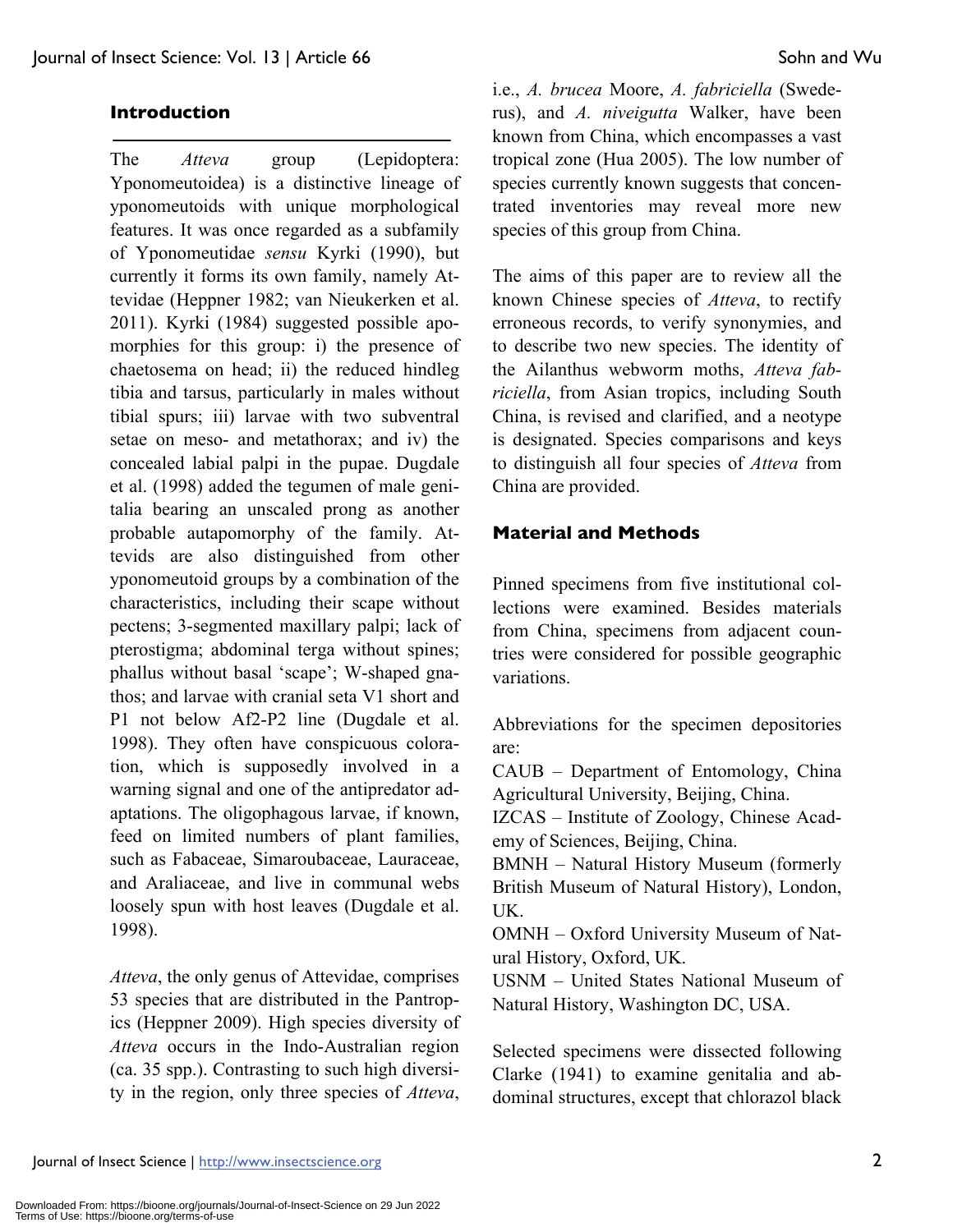was used for staining. Dissected genitalia were mounted on a slide glass, using Euparal resin (BioQuip Inc., www.bioquip.com). Slide-mounted dissections were examined under Leica MZ APO stereoscope or Leica LETTZ-DMRX microscope (www.leicamicrosystems.com).

The genitalia slide numbers were given the suffix 'IOZ' for the specimens from IZCAS, 'USNM' from USNM, and 'BMNH' from BMNH. Unmounted genitalia and abdomens were stored in a glycerin-filled, transparent envelope attached to the corresponding pinned specimen. Terms for genitalia follow Klots (1970).

#### **Systematics**

**Family Attevidae Genus** *Atteva* **Walker, 1854**

# **A checklist of the Chinese Species of Attevidae**

*Atteva fabriciella* (Swederus, 1787) *= brucea* Moore, 1859, **n. syn.** = *niviguttella* Walker, 1863 *Atteva wallengreni* Sohn and Wu, **n. sp.** *Atteva yanguifella* Sohn and Wu, **n. sp.** ?*Atteva niveigutta* Walker, 1854

### **Keys to the species of** *Atteva* **from China based on external appearance**

|  | 1. Labial palpi and legs mostly dark |  |  |
|--|--------------------------------------|--|--|
|  |                                      |  |  |
|  | Labial palpi and legs mostly         |  |  |
|  |                                      |  |  |
|  |                                      |  |  |

**2.** White dots on the forewings small, rarely transverse-elongate………………………...... ….……....*A. yanguifella* n. sp. (Figure 13, 14)

White dots on the forewings large, often transverse-elongate........................................... ….………………*A. niveigutta* (Figure 15, 16)

\**Atteva fabriciella* with reduced white spots on the forewings is often superficially indistinguishable from *A. wallengreni* n. sp., and in such cases examination of genitalia is necessary.

#### **Keys to the species of** *Atteva* **from China based on male genitalia**

**1.** Uncus except posterolateral processes rectangular……………………………………...**2** Uncus except posterolateral processes semicircular……..*A. wallengreni* n. sp. (Figure 23)

**2.** Valva elliptical……………………..……..**3** Valva triangular…....*A. fabriciella* (Figure 18)

| 3. Medial gnathal plate wider apically; saccus |
|------------------------------------------------|
|                                                |
|                                                |
| Medial gnathal plate of even width; saccus 1/3 |
|                                                |
|                                                |

#### **Keys to the species of** *Atteva* **from China based on female genitalia**

|  | 1. Corpus bursae without apparent             |  |
|--|-----------------------------------------------|--|
|  |                                               |  |
|  | Corpus bursae with pleats radiating from sig- |  |
|  |                                               |  |

**3.** Denticules on signum scattered…………… ……..............*A. wallengreni* n. sp. (Figure 43) Denticules on signum aggregated near edges………………..….*A. niveigutta* (Figure 46)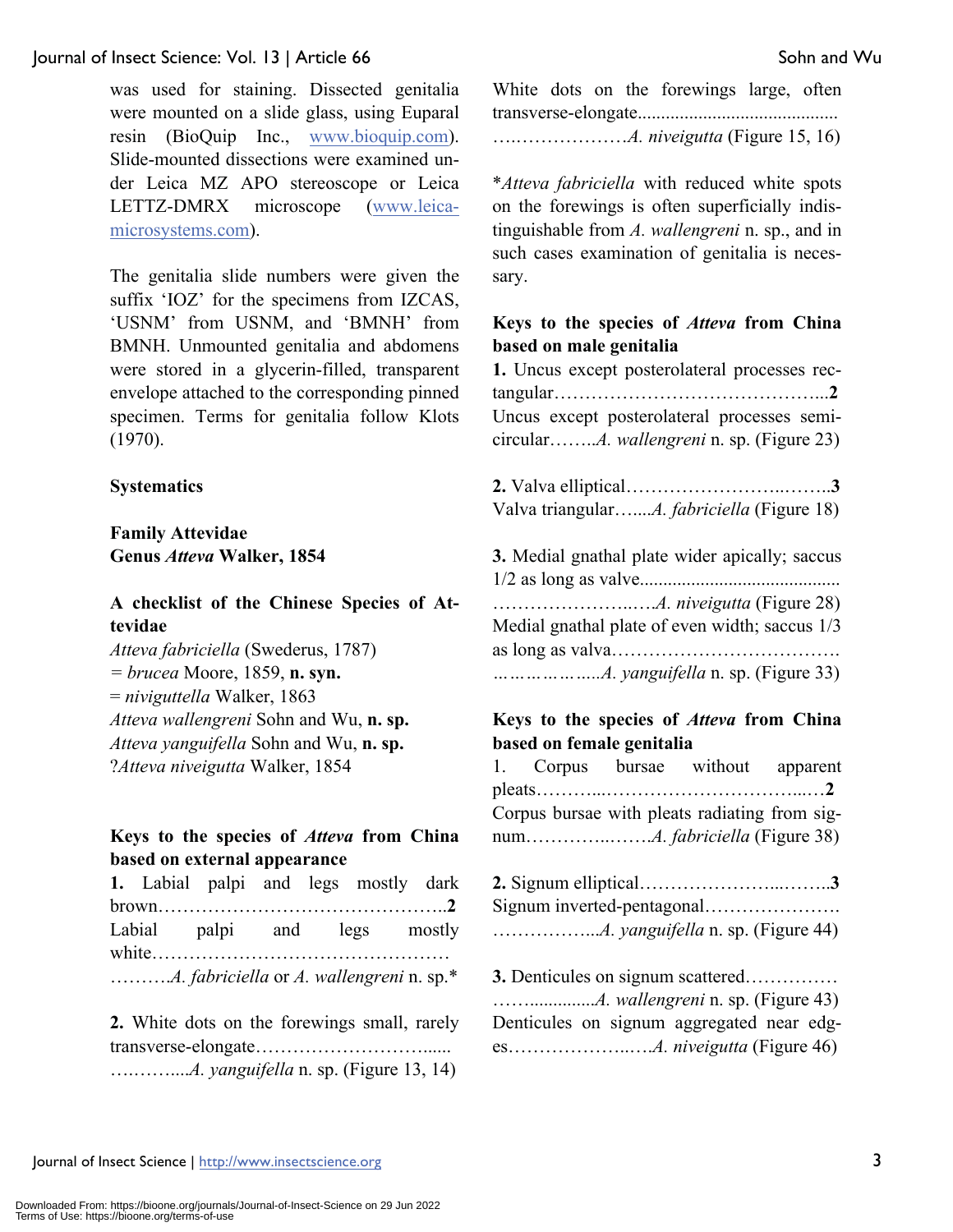*Atteva fabriciella* **(Swederus, 1787)**  (Figures 1–6, 18–22, 38–40)

*Phalaena* (*Tinea*) *fabriciella* Swederus, 1787: 277. Type locality: India. *Atteva brucea* Moore, [1859]: 300. **n. syn.**  Type locality: Indonesia. *Corinea niviguttella* Walker, 1863: 542. Type locality: Sri Lanka. Synonymized by Walsingham and Durrant (1900: 559). *Atteva bruceella*; Guenée, 1879: 290. An unjustified emendation of *brucea* Moore. *Atteva niviguttella*; Guenée, 1879: 290. *Atteva niveiguttella* [sic]; Berg, 1880: 104. *Atteva fabriciella*; Berg, 1880: 103.

#### **Diagnoses**

This species is similar to other species of *Atteva* from Asian tropics that have orangecolored forewings with white markings, especially *A. impariguttata* Zeller and *A. balanota* Meyrick. The white patches are denser in *A. fabriciella* than in *A. impariguttata*. This species is also different from *A. balanota* in the shape of the white markings on forewings: rounds or rhomboids in *A. fabriciella*, longitudinal bars in *A. balanota*. *Atteva fabriciella* is often indistinguishable from *A. wallengreni*, a new species described here, in external appearance. See diagnoses of *A. wallengreni* for the differences between those two species.

#### **Redescription**

**Head.** Vertex and frons white; in some specimens (especially from China), a triangular, black marking on vertex. Antennae filiform, 2/3 as long as forewing costa; scape white; first 4–5 flagellomeres entirely silvery white, the resting flagellomeres gray in basal half, white in distal half. Labial palpi slender, ascending at basal 1/3, white, obtuse apically; first segment 1/2 as long as second or third segment.

**Thorax and abdomen.** Patagium and tegula white, narrowly tinged with orange basally; mesonotum orange, with a white marking posteriorly. Forelegs with coxa white; femur orange, narrowly tinged with white on interior surface; tibia lustrous, pale grayish-brown; tarsi dark grayish-brown. Midlegs with coxa white; femus orange, narrowly white ventrally; tibia grayish-brown, with a white band at base, middle, and terminal end; tarsi grayishbrown, with a white band terminally. Hindlegs with coxa white; femur to tarsi lustrous, pale yellowish-brown dorsally, white ventrally, with a white band at the end of each segment. Forewing length 11.5 to 14mm (average 13.1mm,  $n = 10$ ), orange, with 28 to 38 (average 33,  $n = 10$ ) white dots, some dots fusing to form bars or irregular markings; size and arrangement of dots variable, usually ones near costa and apex smaller. Hindwing orange, semitransparent interior to submarginal area. Abdomen orange, with a white band on distal end of each sternite.

**Male genitalia** (Figures 18–22). Uncus bifid, each process stout, 1/3 as long as socius; socius of almost even width, long-hairly, with a comb-like spinose, semicircular zone near to apex. Tegumen 2× longer than socius; gnathos with digitate, spinulate, medial plate, 2/3 as long as socius. Valva elongate, triangular, densely setose except basal 1/3 of costal area; costa slightly emarginated at basal 1/3, convex medially relatively; sacculus lobate, sparsely setose. Saccus slender, 2× longer than socius. Phallus almost straight, with a spinulate zone of cornuti 1/4 as long as phallus.

**Female genitalia** (Figures 38–40). Lamellae postvaginales as a pair of shallow, semicircular sclerites, with long setae. Emargination around ostium bursae rectangular. Ductus bursae bowl-shaped near to ostium bursae, posterior 1/2 densely granulated; antrum tubu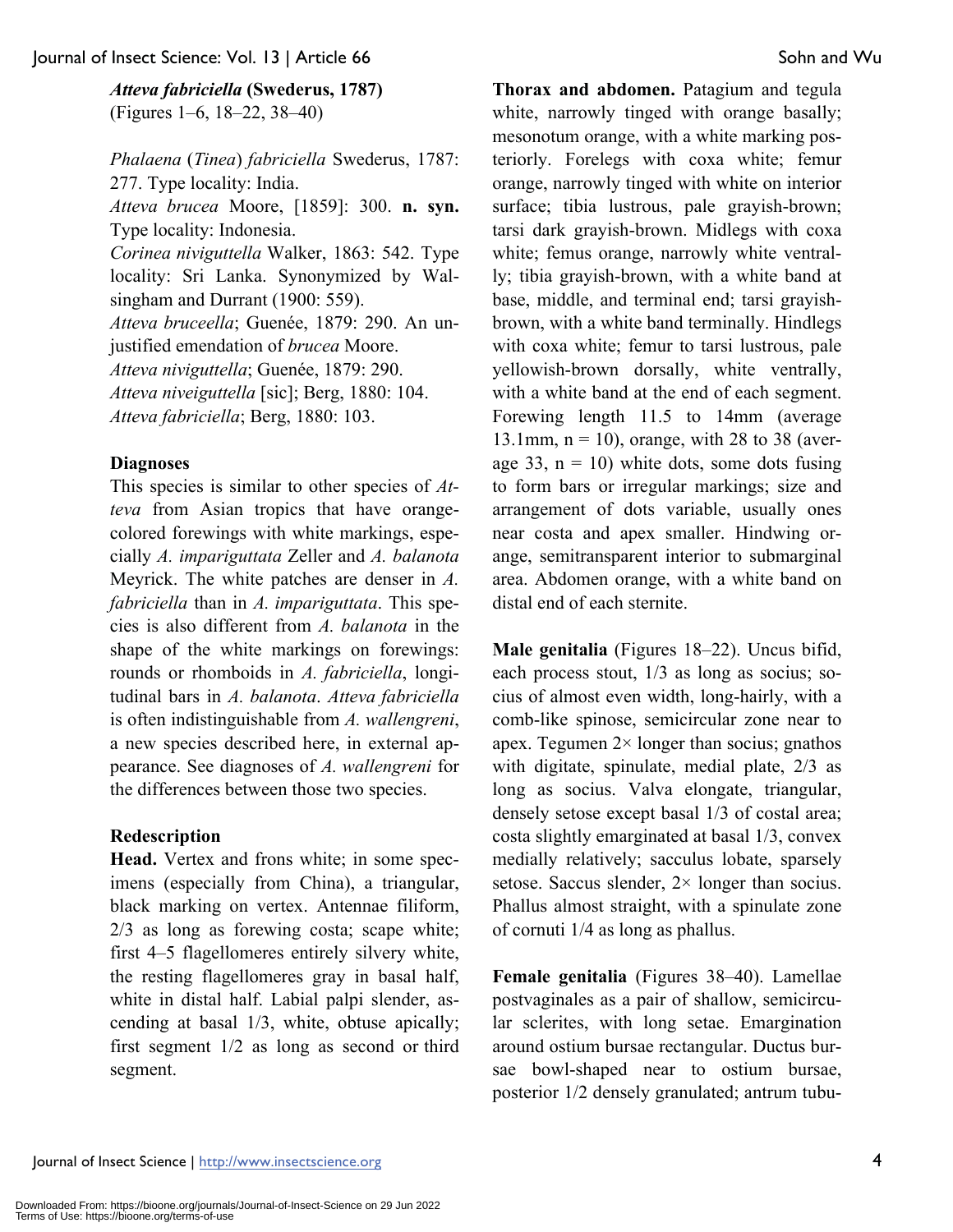lar, enlarged posteriorly, with membraneous slit on a side. Corpus bursae oval, with winkles directing to a lanceolate, deticulated signum.

# **Types**

*Phalaena* **(***Tinea***)** *fabriciella*. **Neotype:** female, "Neotype" [a white, rectangular label with red borders and letters], "SOUTH INDIA | COIMBATORE | 6. XII. 12. | FLETCHER. COLL.", "231", "Genitalia slide  $\varphi$  | By J.C. Sohn | USNM 96367" [a green label]. See below for details of this designation.

*A. brucea***. Lectotype** (designated here): male, "Lectotype" [in a circular label with indigo boarders], "JAVA | HORSF[IELD]" [in a cream-colored, rectangular label], "[18]60-15 E.I.C. [= East India Company]" [in a creamcolored, rectangular label], "LECTOTYPE | *Atteva brucea* | Moore | teste J. Sohn, 2010", BMNH; Paralectotypes: 3 females, same data as lectotype, BMNH. Moore ([1859]) described *A. brucea*, based on five specimens, four of which (all females) are still extant in BMNH.

*A. niviguttella***. Lectotype** (designated here): female, "Lectotype" [in a circular label with indigo boarders], "S. Ind[ia] | [18]61-20" [on both sides of a pale blue, circular label], "1. CORINEA NIVIGUTTELLA" [in a folded, one-line paper], "J.D.B[radley] | B.M. | Genitalia silde | No. 1673", "LECTOTYPE | *Atteva niviguttella* | Walker | teste J. Sohn, 2010", BMNH; Paralectotype: 1 female, Hindostan [= Coimbatore], India (J Hearsay Coll.), BMNH. Walker (1863) included 5 specimens in the type series of *Corinea niviguttella*. Of them, only two female specimens are still extant in BMNH. In the original description, collecting data of the lectotype were given as "Ceylon [= Sri Lanka]. Presented by Dr. Templeton". Walsingham and Durrant (1900) suggested that a specimen from Ceylon here designated as lectotype is actually *A. impariguttata* Zeller, 1877. This turned out to be incorrect because JCS's type examination showed that this specimen is clearly distinct from *A. impariguttata*.

# **Materials examined**

**China. Guangxi:** 1♀, Longjin, Mt. Daqingshan, 15 May 1963 (C. Yang), CAUB. **Sichuan:**  $1\degree$ , Chengtu [= Chengdu], [no specific locality], USNM, USNM-96375. **Yunnan:** 1♂, Damenglong, Xishuangbanna (650 m a.s.l.), 10 April 1958 (YR Zhang), IZCAS; 5♂7♀, ditto, 10–13 May 1958, IZCAS;  $1\delta$ , Mengla, 15 November 1958, IZCAS;  $1\textdegree$ , Mengkun, 3 June 1958, IZCAS; 7♂9♀, ditto, 10 April 1982, IZCAS, IOZ-09021( $\circled{3}$ ), 09022( $\circled{2}$ ); 2 $\circled{3}$ , Pingbian, Mt. Dawei, 19 June 1956, IZCAS; 1♀, Xiaomengyang, 14 October 1957, IZCAS.

**Thailand. Phetchabun:** 1♂, Khao Khejo, Khao Yai National Park (1200 m a.s.l.), 28 February–1 March 1989 (AM Cotton and IJ Kitching), BMNH, BMNH-32851.

**India. Orissa:** 1♀, Bhubaneshwar (500 ft), 14 February 1975 (ML Ripley), USNM, USNM-96410. **Gujarat:** 1♂, Ahmedabad, "C. No.: 1648" (Fletcher), reared from *Ailanthus* leaves, USNM.

# **Distribution** (Figure 50)

China (Guangxi; Sichuan; Yunnan), Thailand, Indonesia (Borneo; Java; Sulawesi; Sumatra), Philippines (Luzon), India, and Sri Lanka. Walker (1854) designated a syntype of *C. niviguttella* from Australia. Turner (1898) cited this record. Walsingham and Durrant (1900) suggested that this syntype could be a distinct species. This specimen no longer exists in the type series of *C. niviguttella*. It is very likely that the specimen was confused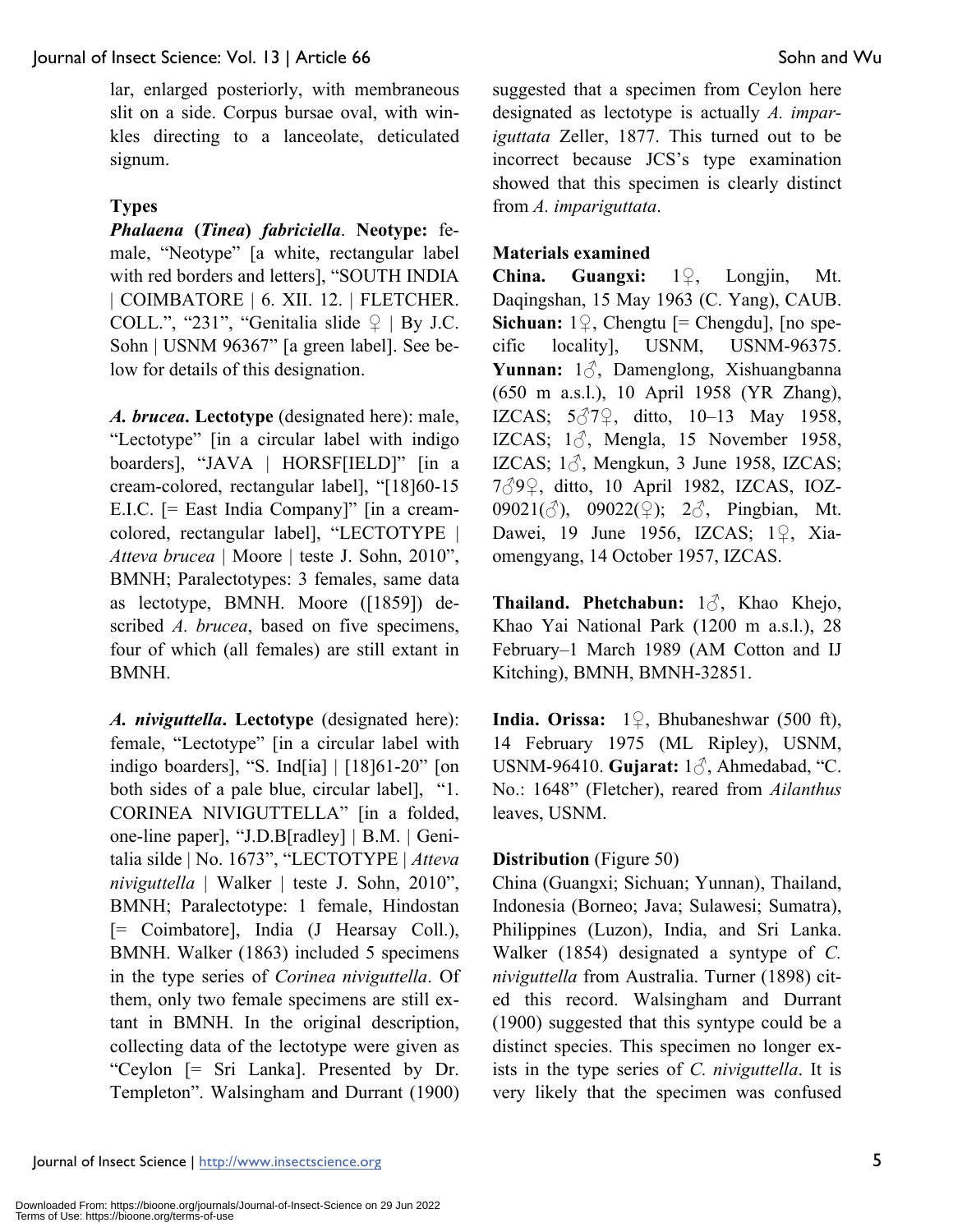with *A. niphocosma* Turner 1903 or *A. megalastra* Meyrick 1907. In fact, *A. fabriciella* (or its synonym, *A. brucea*) has never been recorded again from Australia (Edwards 1996) since then.

### **Host plant**

**Simaroubaceae.** *Ailanthus excelsa* Roxb. (Fletcher 1914; Mishra and Pandey 1966); *Ailanthus triphysa* (Dennst.) Alston. (Verma 1992); *Brucea sumatrana* Roxb. (Horsfield's record cited in Moore [1859]); *Quassia indica* (Gaertn.) Nooteboom (Mohanadas and Verma 1984). Host records of *A. fabriciella* from *Boswellia serrata* Triana et Planch. (Burseraceae) and *Santalum album* L. (Santalaceae) by Beeson (1941) and Browne (1968) need further verification. Robinson et al. (1994) mentioned that some specimens of this species from India in the BMNH collection have rearing records from *Acacia* (Leguminosae). This seems to be due to misidentification of host plants, since no additional records of the larvae feeding on *Acacia* have been made to date.

# **Neotype designation of** *Phalaena* **(***Tinea***)** *fabriciella*

Swederus (1787) described *Phalaena* (*Tinea*) *fabriciella*, currently *A. fabriciella*, from India. The original description of the species was very short and did not include any illustration. This inadequate description can apparently be applied to more than one valid species, making the true identity of *Phalaena*  (*Tinea*) *fabriciella* dubious. Wallengren (1861) redescribed *Phalaena* (*Tinea*) *fabriciella* with misspelling in specific name, i.e. *fabricella* [sic]. Wallengren's redescription included an illustration of *fabriciella*, based on a specimen from China, not from the original type locality, India. This has caused substantial confusion about the identity of *A.* 

*fabriciella* and obscured the actual distribution and host range of the species.

Berg (1880) treated the specimen described by Wallengren as *Phalaena* (*Tinea*) *fabriciella* and stated the type locality of the species as China. Probably from this, Wallengren's specimen has been erroneously regarded as the type specimen of *Phalaena* (*Tinea*) *fabriciella* from the database of the Swedish Museum of Natural History

(www2.nrm.se/en/lep\_nrm/f/phalaena\_fabrici ella.html). Berg's view was also followed by Robinson et al. (1994), who provided a photo of *A. fabriciella* that was the same as what Wallengren (1861) illustrated. In a different study, Walsingham and Durrant (1900) suggested that Swederus and Wallengren described two different species of *Atteva*, followed by Meyrick (1914). The type specimen of *Phalaena* (*Tinea*) *fabriciella* has not been found or traced yet. Therefore, it is hard to prove which of those two views is right.

Swederus (1787) stated that the specimen was from Mr. J. Lee among the several collectors. Considering a letter sent by F. W. Hope to J. O. Westwood (see Smith 1986: 11 and 133), the Lee collection had most likely been housed in the OUMN. The first author (JCS) searched for this specimen at the museum and also at other major European collections, but could not find it. In fact, none of lepidopteran type specimens described by Swederus have been found (see Poole 1989). It is very likely that the type specimens of *fabriciella* have been lost. To make the identity of *Phalaena*  (*Tinea*) *fabriciella* clear, designation of a neotype is necessary.

The name, *A. fabriciella*, also known as the Ailanthus webworm moth from India, has appeared in the voluminous forestry literature (e.g., Beeson 1941; Browne 1968; Mathur et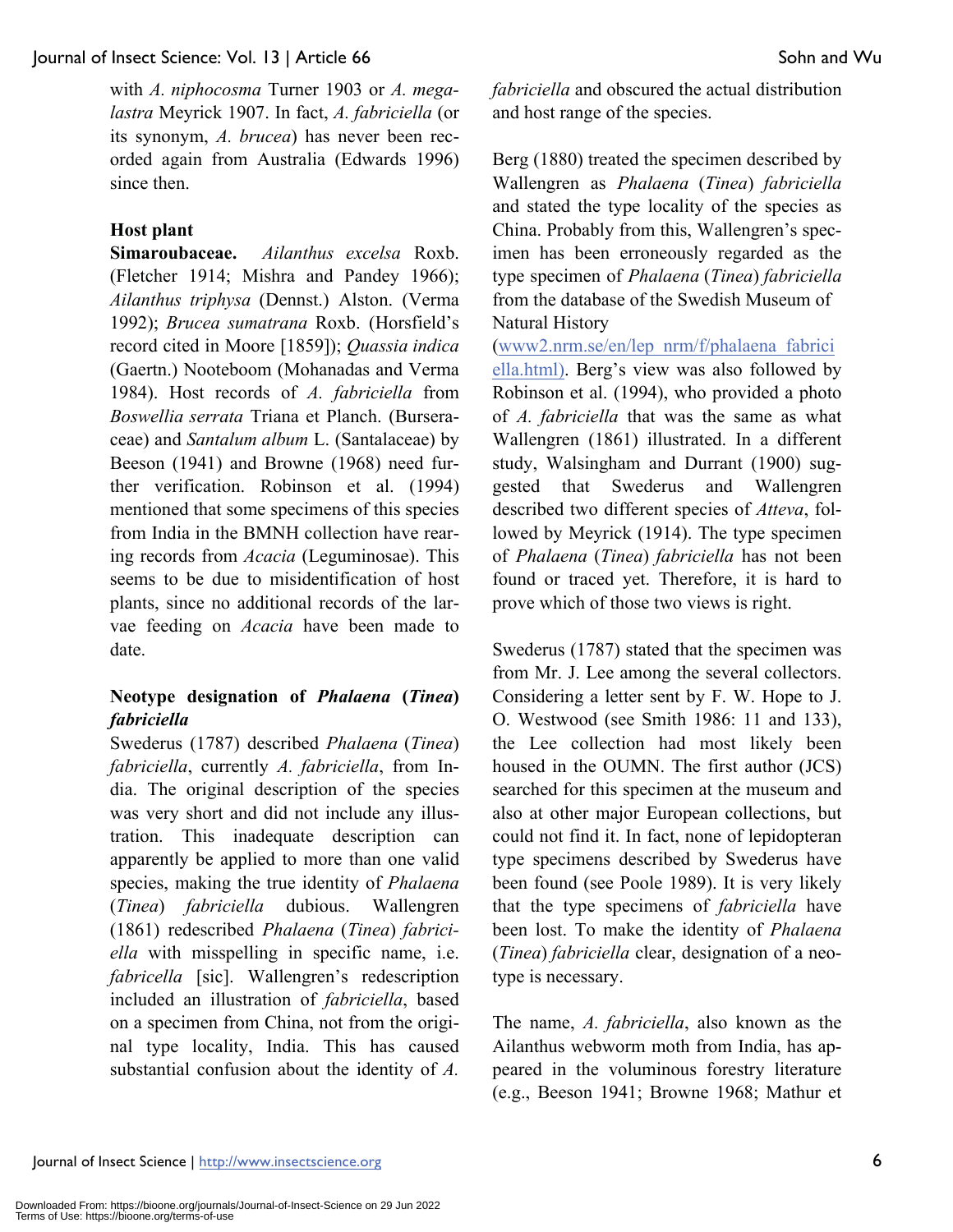al. 1970; Singh and Sharma 1979; Mohanadas and Verma 1984; Verma 1992; Nair 2007). Especially, Fletcher (1914: 462) and Mishra and Pandey (1966: 465) illustrated *A. fabriciella*. Those illustrations showed that the species is apparently different from Wallengren's *fabriciella* and conspecific with *A. brucea*. Examination of *Atteva* specimens from various regions of the Asian tropics revealed that Wallengren's *fabriciella* does not occur in India. This contradicts Berg (1880). Swederus (1787) stated that *Phalaena* (*Tinea*) *fabriciella* has more than 30 white dots on the forewings. Wallengren's *fabriciella* (= *Atteva wallengreni* n. sp.) frequently has more than 40 dots (Figure 17). *A. fabriciella* illustrated by Fletcher (1914) and Mishra and Pandey (1966) have 35 dots and 32 dots respectively. This indicates that the specimens of *A. fabriciella* stated from the Indian forestry literatures better fit with the original description of *A. fabriciella*. To clarify the identity of *Phalaena* (*Tinea*) *fabriciella*, it is proposed to designate as neotype a female specimen from Coimbatore, India. This specimen is consistent with the original description in the locality and characteristics as recommended by the ICZN (Article 75.3.5 and 75.3.6). This designation also meets the Article 75.6 of the Code, conserving the prevailing usage of *Phalaena* (*Tinea*) *fabriciella* in the voluminous Indian literature.

### **Synonymic notes**

*A. brucea* is here proposed to be a junior synonym of *A. fabriciella* according to designation of a neotype for *Phalaena* (*Tinea*) *fabriciella*. The female genitalia of *A. niviguttella* from the type series was examined, and it was found to be identical with *A. brucea*  $(= A.$ *fabriciella*), as already suggested by Walsingham and Durrant (1900). Becker (2009) stated that *A. niveigutta* is a synonym of *A. fabriciella*. This seems to be due to a confusion of the two similar names, *niveigutta* and *niviguttella*. *Atteva niveigutta* and *A. fabriciella* are two separate species, and are easily distinguished by external appearance.

### **Faunistic notes**

*A. fabriciella* was first recorded in China by Wallengren (1861), followed by Meyrick (1914), Fletcher (1929) and Wu (1938). This record, however, turned out to be due to a misidentification. Wallengren's (1861) specimen of *fabriciella* is in fact a distinct species from *A. fabriciella*. Therefore, the specimens reported from our study are actually the first record of *A. fabriciella* from China.

### *Atteva wallengreni* **n. sp.**

(Figure 7–12, 23–27, 41–43)

*Amblothridia fabricella* [sic!]: Wallengren 1861: 385.

### **Diagnoses**

This new species has long been confused as *A. fabriciella*. Both species are so similar that they cannot be securely separated by external appearance alone. *A. wallengreni* usually have more white dots on the forewings (frequently  $>$  40) than *A. fabriciella* (rarely  $>$  40). When fused, those dots appear transverse-elongate in *A. wallengreni*, whereas rhomboids or larger dots in *A. fabriciella*. For reliable identification, examination of genitalia is necessary for both species as it reveals unambiguous differences: a comb-like spinose area on socii and a pair of processes on the top of uncus larger and more slender respectively in *A. wallengreni* than in *A. fabriciella*; costa of valva without protrusion in *A. wallengreni*; corpus bursae with no apparent pleats in *A. wallengreni*; signum broader and denticules on signum smaller in *A. wallengreni* than in *A. fabriciella*.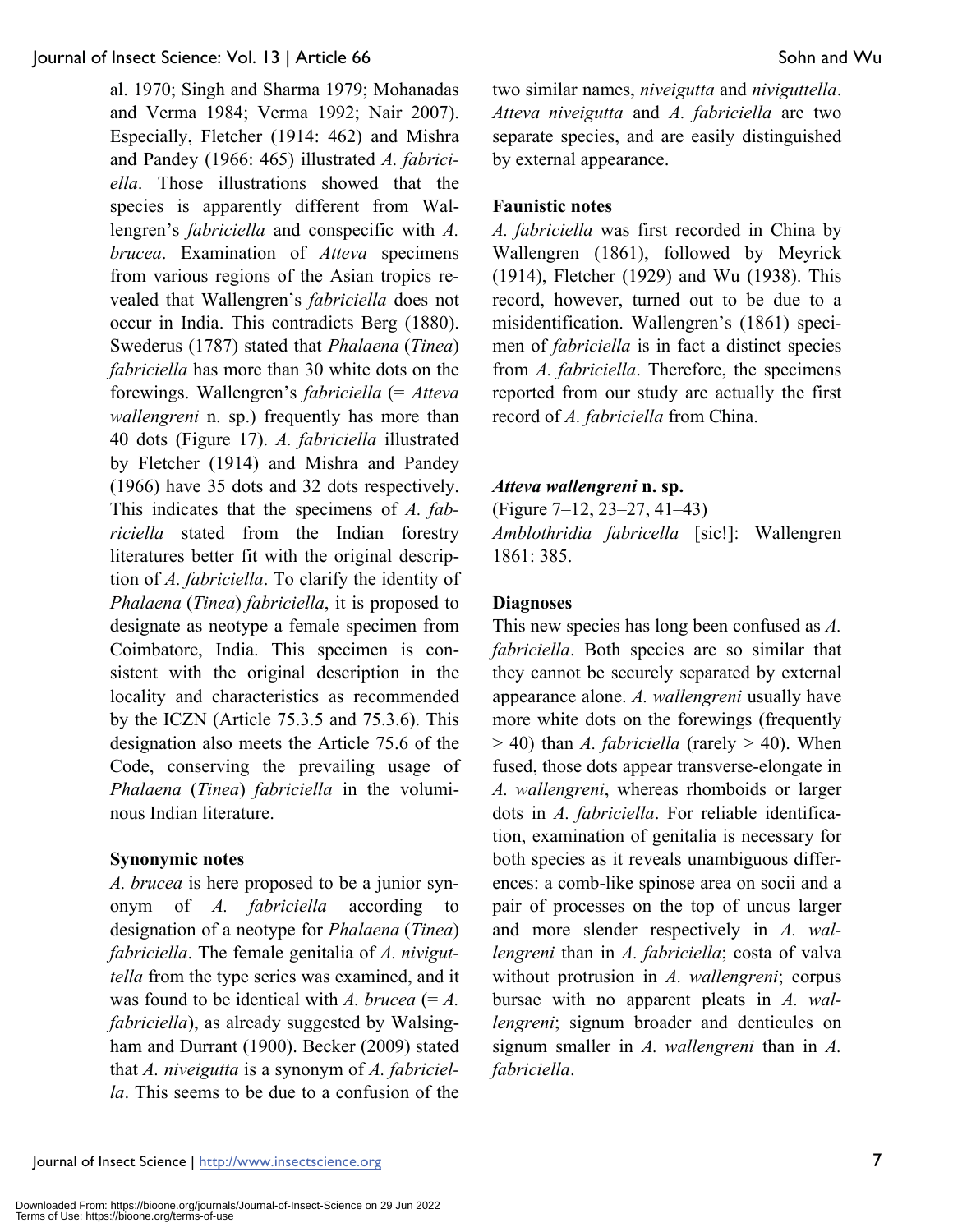#### **Description**

**Head.** Vertex and frons white; usually a black, triangular marking between antennal scapes (absent in some individuals). Antennae filiform, 1/2 as long as forewing costa; scape white; flagellum dark brown, first 4–5 flagellomeres silvery-white dorsally. Labial palpi slender, upcurved, obtuse apically, white, intermixed with dark brown; first segment 1/2 as long as second or third segment.

**Thorax and abdomen.** Patagium orange on basal half, white on distal half; tegula orange, with a white marking outer-posteriorly; mesonotum orange, with a white band near to mesoscutellum. Forelegs with coxa white; femur orange; tibia to tarsi dark grayish-brown. Mid- and hindlegs with coxa white; femur to tarsi lustrous, pale grayish-brown dorsally, white ventrally, with a white ring at the end of each segment. Forewing length 11 to 15 mm (average 14.3mm, n=12), elongate, orange, with 29 to 55 (average 41,  $n=12$ ) white dots, some (especially submarginal dots) fused to form bar-like marking. Hindwing orange, semitransparent near to base. Abdomen orange, with a white band on distal end of each sternite.

**Male genitalia** (Figure 23–27). Uncus trapezoidal, emarginated posteriorly, with a pair of slender processes as long as socius; socius rectangular, long-hairy ventroposteriorly, with densely setose, triangular extension apically and a straight, comb-like spinose zone subapically. Tegumen as long as socius; gnathos with slender, spinulate medial plate. Valva elongate, elliptical, densely setose except costal base; costa slightly emarginated at basal 1/3; sacculus slightly swollen at base. Saccus slender, 1/2 as long as valva. Phallus almost straight, with cornuti comprising various size of spinules in terminal half.

**Female genitalia** (Figures 41–43). Lamellae postvaginales as a pair of sclerotized, semicircular, setose lobes. Apophyses anteriores broader than posteriores. Ductus bursae as long as corpus bursae, shallow bowl-shaped near to ostium bursae, with antrum at middle; antrum long-conical, with membraneous slit on a side and triangular opening anteriorly. Corpus bursae globular; signum as an elliptical plate, with sparse, small denticules.

### **Types**

**Holotype**. Female, Canton, Guangzhou, Guangdong, China, September 1920, CW Howard, Collector, USNM.

**Paratypes** – 2♀, same data as holotype, USNM, USNM-96409.

#### **Materials examined**

**China**. **Shaanxi:** 1♀, Ningshan Co., Huoditang (1580–1650 m a.s.l.), 30 June 1999 (D. Yuan), IZCAS. **Guangdong:** 1♀, Guangzhou, Shipai, 8 October 1957 (Guan), CAUB. **Hainan:** 1♀, Koreisi, no date 1972 (Issiki), USNM, USNM-96422; 3♂, Wangning (60 m a.s.l.), 4–6 March 1963 (BL Zhang), IZCAS; 3♂2♀, ditto, 12–14 March 1963, IZCAS, IOZ-09024( $\circ$ ); 6 $\circ$ 5 $\circ$ , no. 271, no specific locality, 23 June 1958, IZCAS, IOZ-09026( $\circ$ ); 1 $\circ$ , Bawangling (N 19° 1', E 109° 1', 145 m a.s.l.), 7 May 2007, IZCAS, IOZ-09023; 2♀, Jianfengling, 8 May 1978, IZCAS; 1♀, Sarna, 12 May 1936 (G Ros), IZCAS, IOZ-09025;  $1\overset{\wedge}{\circ}3\overset{\wedge}{\circ}$ , Xinglong, April 1963 (BL Zhang), IZCAS, IOZ-09027(3). **Hongkong:** 5♀, Sek Kwu Chau, 3 July 1996 (G Reels), BMNH.

**Vietnam**. **Hochiminh:** 1♀, Saigon (= Ho Chi Minh City), no collecting date, USNM, USNM-96408.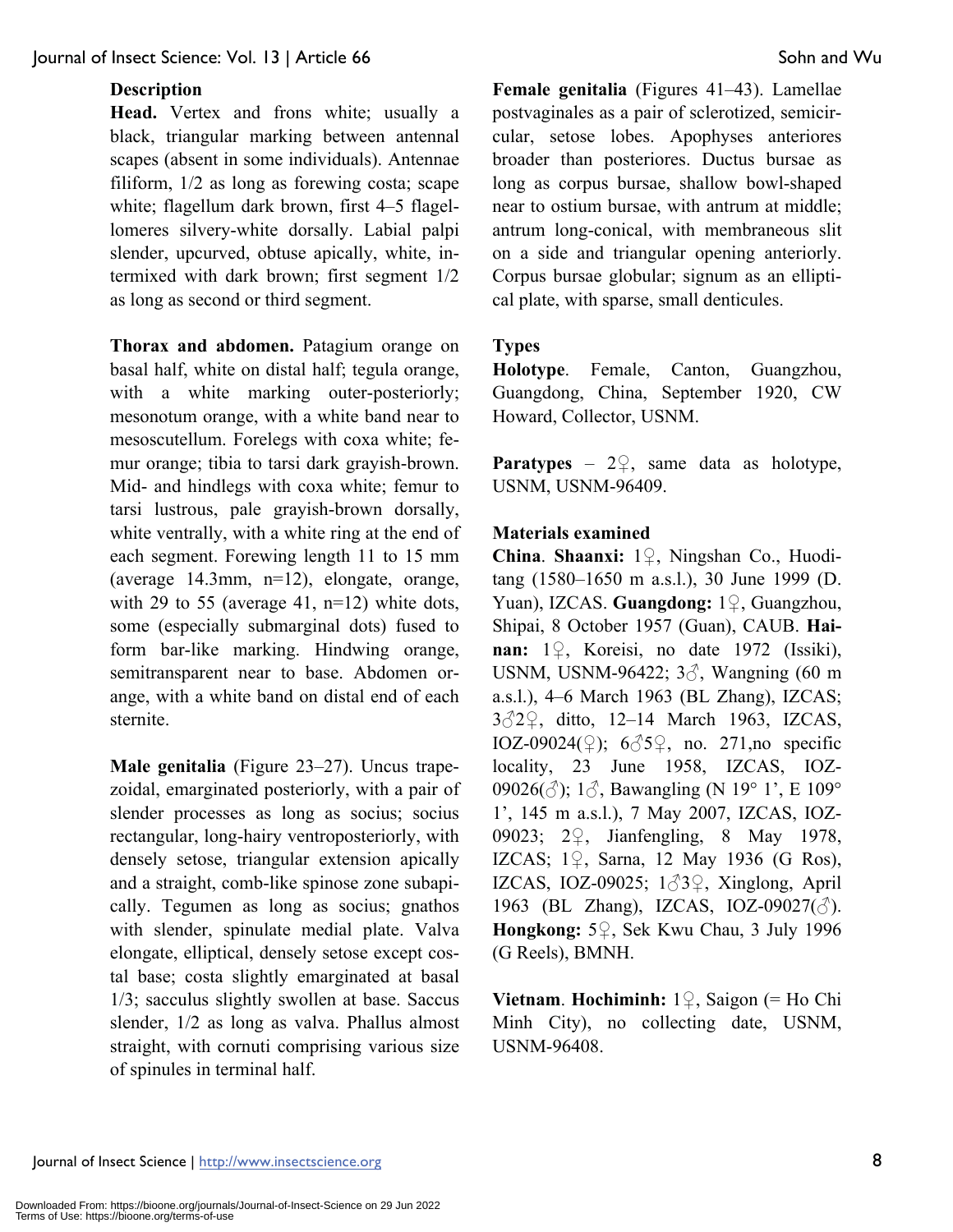**Thailand. Chiang Mai:** 2♀, Doi Suthep-Pui National Park (1460 m a.s.l.), 26 April–10 May 1989 (AM Cotton), BMNH; 1♀, ditto (1490 m a.s.l.), 19 September 1990 (IJ Kitching and AM Cotton), BMNH. **Phetchabun:** 1♀, Khao Khejo, Khao Yai National Park (1140 m a.s.l.), 1 September 1986 (GS Robinson), BMNH, BMNH-32852.

**Indonesia**. **Bali:** 1♀, Candi Dasa, 7 VI 1985 (RM Pearsoa), at light, BMNH.

**Malaysia**. **Perak:** 1♂, Taipin [= Taiping], 14 IX 1911 (T Shiraki), USNM, USNM-96376.

### **Distribution** (Figure 50)

China (Guangdong; Hainan; Hongkong; Shaanxi), Indonesia (Bali), Malaysia (Perak, new record), Thailand and Vietnam (Hochiminh, new record).

#### **Etymology**

This species is named after Hans Daniel Johan Wallengren (1823–1894), the Swedish entomologist who described this species under the name *Amblothridia fabricella* [sic].

#### **Synonymic notes**

This species has long been confused with *A. fabriciella*. The confusion stemmed from Wallengren (1861), who redescribed the latter species with a specimen from China. Walsingham and Durrant (1900) suggested Wallengren's *fabriciella* was conspecific with *A. niveigutta*. Later, Meyrick (1914) listed it as a synonym of *A. brucea*. In fact, the species illustrated by Wallengren (1861) is not consistent with *A. brucea* (= *A. fabriciella*) or *A. niveigutta* in collecting locality and morphological features (see keys in this paper).

*Atteva niveigutta* **Walker 1854** 

(Figure 13–14, 28–32, 44–46)

*Atteva niveigutta* Walker, 1854: 526; Meyrick 1914: 22; Wu 1938: 377. *Atteva niveiguttata* [sic]; Berg, 1880: 103.

### **Diagnoses**

This species is similar to *Atteva aleatrix* Meyrick, described from Fiji Island, but differs from the latter by having denser white dots on the forewings. It is also easily distinguished from *A. fabriciella* and *A. wallengreni* n. sp. by the labial palpi and the legs, which are mostly dark brown (white in the latter two).

### **Description**

**Head.** Vertex white with a triangular, black marking; frons black, tinged with white laterally. Antennae filiform, 1/2 as long as forewing costa; scape white in basal half, dark brown in distal half; flagellum dark brown, first 3–4 flagellomeres with lustrous dark gray scale-covering dorsally on basal half. Labial palpi slender, obtuse apically, ascending after basal 1/4; first segment white, 1/2 as long as second or third segment; second and third segments dark brown, sparsely intermixed with white.

**Thorax and abdomen.** Patagium orange with narrowly white posteriorly; tegula orange; mesonotum orange, with a white band near to mesoscutellum. Forelegs with coxa white; femur orange, narrowly paler on interior surface; tibia to tarsi dark grayish-brown. Mid- and hindlegs with coxa white; femur dark brown dorsally, white ventrally; tibia dark brown a white band at both ends and middle; tarsomeres dark brown, with a white band terminally. Forewing length 13 to 16mm (average 15mm,  $n = 4$ ), elongate, lustrous, orange, with about 27 to 53 (average 45,  $n = 4$ ) white dots, some fused to form dashes especially on distal and dorsal areas, dots near costa smaller. Hindwing orange. Abdomen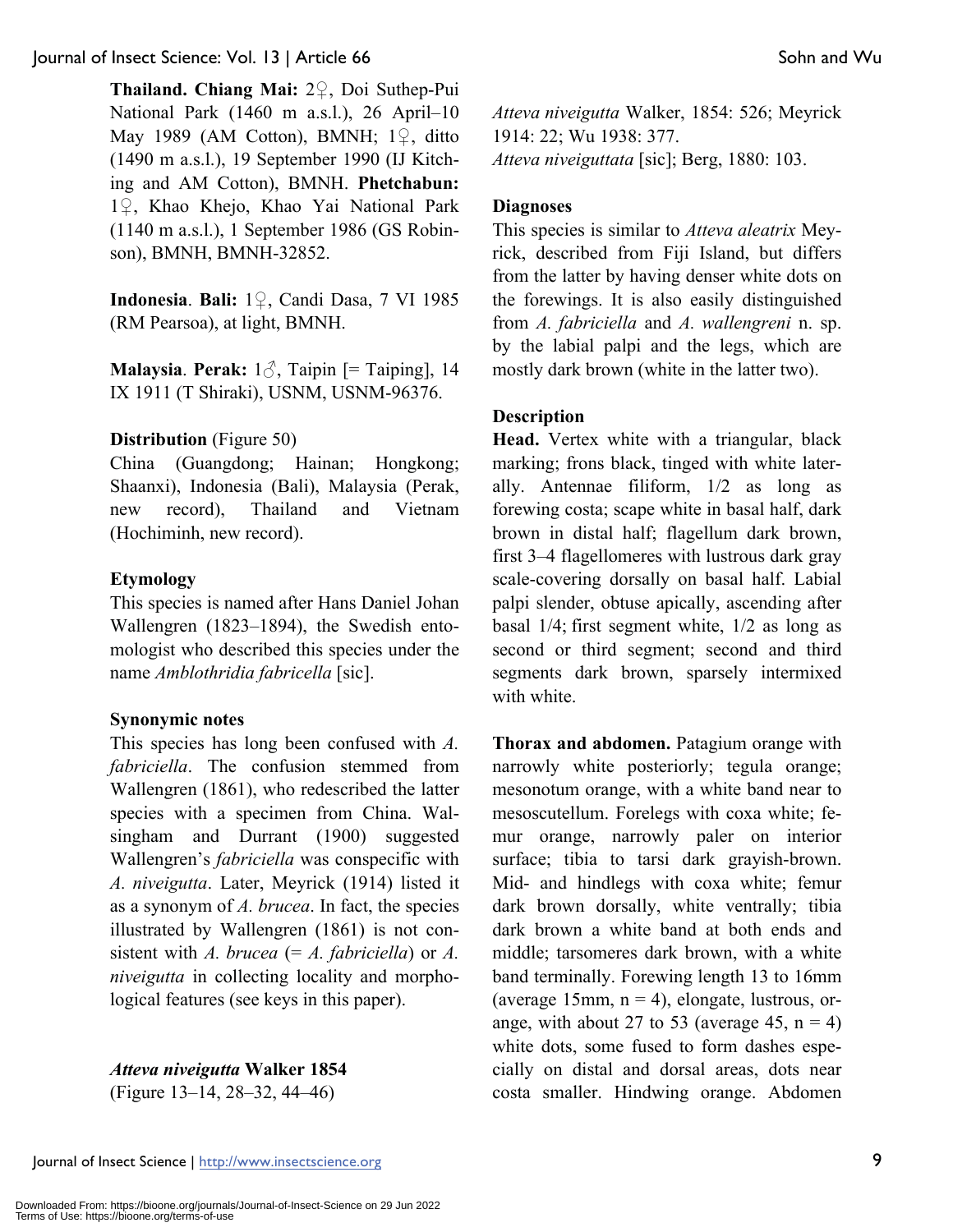orange dorsally, fuscous orange ventrally with a white band on distal end of each sternite.

**Male genitalia** (Figure 28–32). Uncus bifid, each process stout, 1/3 as long as socius; socius narrower to apex, with a comb-like spinose zone subapically. Tegumen as long as socius; gnathos with a densely ciliate, digitate medial plate, apex slightly broadened. Valva elongate, elliptical, slightly emarginated at basal 1/3 of costa, densely setose except on basal area; sacculus lobate at base, setose. Saccus slender, 1/2 as long as valva. Phallus slightly bent at basal 1/5; cornuti comprising a minute spinules of zone 1/2 as long as phallus and 5 to 6 stout spines terminally.

**Female genitalia** (Figure 44–46). Lamellae postvaginales as a pair of shallow, setose, semielliptical lobes. Emargination near to ostium bursae rectangular. Ductus bursae 1/2 as long as corpus bursae, bowl-shaped near to ostium, with antrum at anterior 1/3; antrum tubular, slightly enlarged to anterior, with triangular slit anteriorly. Corpus bursae oval; signum as a narrow, elliptical plate, weakly sclerotized medially, with denticules marginally or submarginally.

# **Types**

**Holotype**. Female, holotype on a circular label with red borders, East India (Bangladesh, Sylhet region) on a pale blue label, J.D.Bradley, B.M. Genitalia slide No. 1671, 1. Atteva niveigutta on a single line paper, BMNH.

# **Materials examined**

**India**. **Assam:** 1♀, Khasi Hills, no collecting date, collected by W. Schaus, USNM, genitalia slide no. USNM-96370;  $1\delta$ , Khasias, Cherra Punji, 1894 (Swinhoe), USNM, genitalia slide no. USNM-96369.

**Thailand**. **Mae Chaem distr.**: 1♂, 1♀, Doi Inthanon National Park, Checkpoint 37km (alt. 1700 m a.s.l.), 25–27 August 1987 (MG Allen), BMNH;  $6\textdegree$ ,  $4\textdegree$ , ditto, 9–10 September 1988, (MG Allen, AM Cotton, and IJ Kitching), at light, BMNH. **Nan**: 1♂, 4♀, Doi Phu Kha National Park, 35.4 km (1540 m a.s.l.), 28 July 1990 (IJ Kitching and AM Cotton), BMNH, BMNH-32853( $\Diamond$ ), 32854( $\Diamond$ ). **Chiang Mai**: 1♂, Doi Suthep-Pui National Park (1200 m a.s.l.), 5 May 1988 (GS Robinson), BMNH; 1♀, ditto (1250 m a.s.l.), 29 May 1989 (IJ Kitching and AM Cotton), BMNH;  $1\delta$ , ditto (1440 m a.s.l.), 29 April–4 May 1988 (GS Robinson), BMNH;  $1\delta$ , ditto (1460 m a.s.l.), 7 March 1989 (AM Cotton and IJ Kitching), BMNH;  $1\delta$ , ditto, 26 April– 10 May 1989 (AM Cotton), BMNH; 1♂, 1♀, Chiang Dao, San Pakia RFD, Watershed Station (1450 m a.s.l.), 28 April–1 May 1994 (IJ Kitching et al.), BMNH. **Uthai Thani**: 1♂, Huai Kha Khaeng Wildlife Sanctuary, Khao Nang Ham viewpoint (500 m a.s.l.), 30–31 October 1991 (IJ Kitching and AM Cotton), BMNH. **Nakhon Ratchasima**: 1♂, Khao Yai National Park (800 m a.s.l.), 1 September 1988 (MG Allen), BMNH; 1♂, ditto (1200 m a.s.l.), 7 February 1986 (MG Allen), BMNH; 1♂, ditto, 19 April 1988 (TW Harman), BMNH.

# **Host plant**

**Simaroubaceae**. *Ailanthus excelsus* Roxb. (Moore 1867).

### **Distribution** (Figure 50)

Bangladesh, China (?), India (Assam), and Thailand.

### **Faunistic notes**

Caradja (1926) first listed this species for the Chinese fauna. Since then, no additional records have been made. Given the prevalent confusion of *niveigutta* with *fabricella* sensu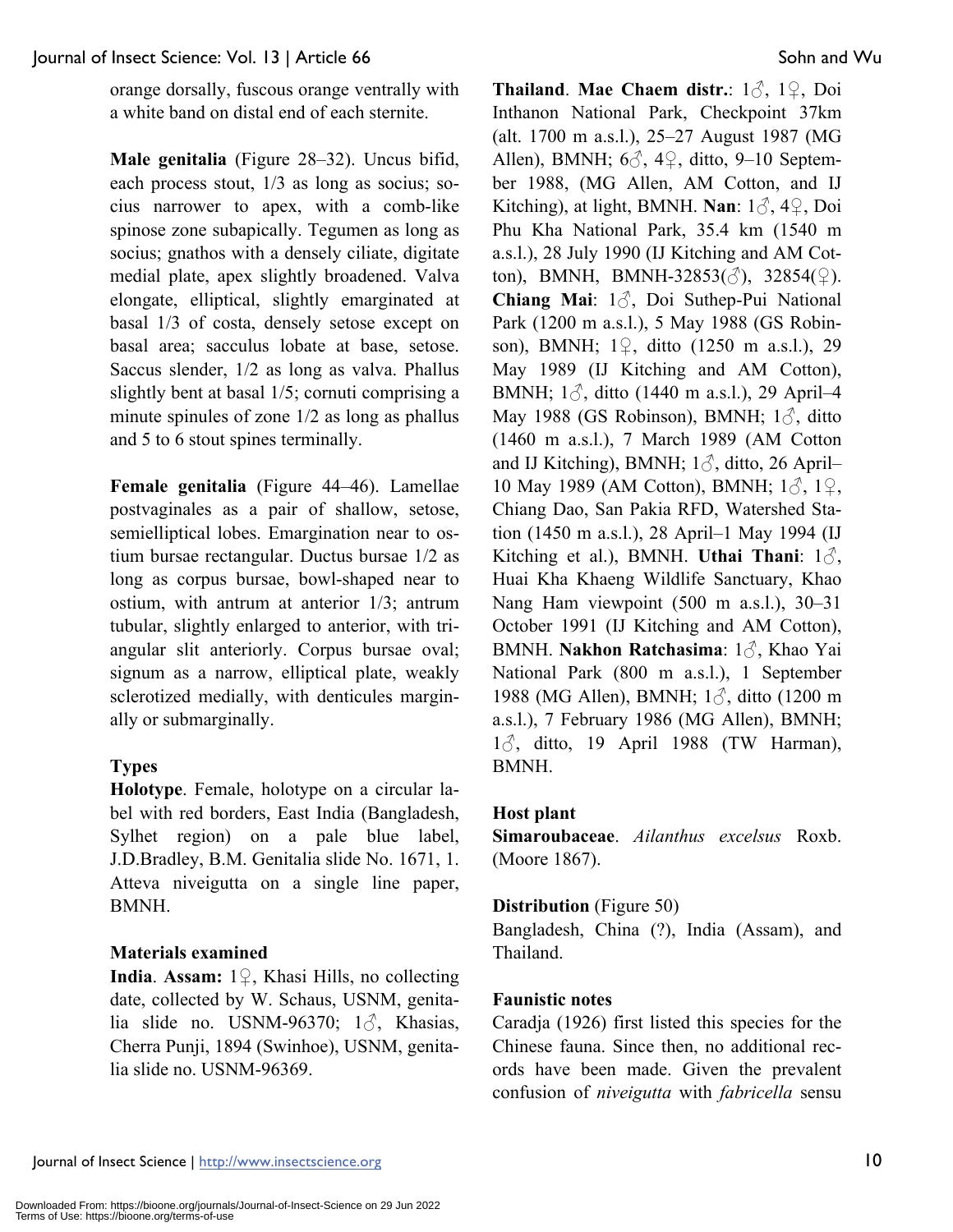Swederus or Wallengren, it is probable that Caradja misidentified it with one of those or the new species described next.

#### *Atteva yanguifella* **n. sp.**

(Figure 15–16, 33–37, 47–49)

#### **Diagnoses**

This new species is very similar to *A. niveigutta*, but is distinguished from the latter by having rather reduced white dots on the forewings. The two species also differ in male and female genitalia (Table. 1).

#### **Description**

**Head.** Vertex dark brown, surrounded with white marginally; frons white. Antennae filiform, 1/2 as long as forewing; scape white on basal half, dark brown on distal half; flagellomeres dark gray. Labial palpi slender, upcurved; first segment as long as antennal scape, white; second segment  $2 \times$  longer than first; third segment as long as second; second and third segment dark brown, sparsely intermixed with white.

**Thorax and abdomen.** Patagium orange, tinged with white posteriorly; tegula orange, with white marking posteroventrally; mesonotum orange, edged with white along scutoscutellar suture. Foreleg with coxa dark brown, intermixed with orange on lower surface, white on upper surface; femur dark brown dorsally, white ventrally; tibia dark brown, with white marking on distal 1/3; tarsi dark brownish-gray. Midleg with coxa orange, tinged with orange-white terminally; femur dark brown ventrally orange-white dorsally; tibia dark brownish-gray, with a white band on the middle and the distal end; tarsi dark brownish-gray; first tarsomere with a white ring on the distal end. Hindleg with coxa orange, mottled with white; femur dark brown, tinged to orange distally; tibia with dense hair tufts orange dorsally, yellowish-white ventrally; tarsi very slender, with gradual change from orange on base to white-orange to dark gray on distal end. Forewing 13.5 to 17.5mm (average 15.3mm,  $n = 3$ ), elongate, with obtuse apex and straight termen, orange to orange-brown; 25 to 35 (average 30,  $n = 3$ ) white markings scattered throughout the forewing. Hindwing as narrow as forewing, with broadly round termen, orange. Abdomen orange, with white marking on distal end of each sternite.

**Male genitalia** (Figure 33–37). Uncus rectangular, bifid, each process 1/2 as long as socius; socius narrower to apex, long-hairy, with a comb-like spinose zone near to apex; Tegumen as long as socius; gnathos starting from broad arm and then curved perpendicularly at 1/3 and 2/3 respectively, with a densely ciliate, digitate medial plate. Valva elongate, elliptical,  $2.5 \times$  longer than socius, densely setose except on basal area; costa slightly emarginated at basal 1/3 and convex at middle; sacculus lobate, setose at base. Saccus slender, 1/3 as long as valva. Phallus slightly bent at basal 1/4; a spinulate zone of cornuti 2/5 as long as phallus, with 4 to 5 of stout spines terminally.

| <b>Characters</b>                                        | A. niveigutta                                               | A. yanguifella n. sp.              |
|----------------------------------------------------------|-------------------------------------------------------------|------------------------------------|
| Posterior processes of uncus $(\text{A})$                | broader than saccus (Fig. 30)                               | as broad as saccus (Fig. 35)       |
| Apex of medial gnathal plate $(\text{d})$                | swollen (Fig. 31)                                           | not swollen (Fig. 36)              |
| Saccus ( $\circ$                                         | $1/2$ as long as valva                                      | 1/3 as long as valva               |
| Three large spines of cornuti $(\vec{\triangle})$        | one of them significantly smaller<br>than others (Fig. 32a) | all almost same in size (Fig. 37a) |
| Antrum $(\mathcal{Q})$                                   | enlarged near to corpus bursae                              | of almost even width               |
| Cervix bursae $(\mathcal{Q})$                            | not apparent (Fig. 44)                                      | Present (Fig. 47)                  |
| Shape of signum $(2)$                                    | elliptical                                                  | inverted subpentagonal             |
| Weakly sclerotized medial part of signum $(\mathcal{Q})$ | broad (Fig. $46$ )                                          | narrow (Fig. $49$ )                |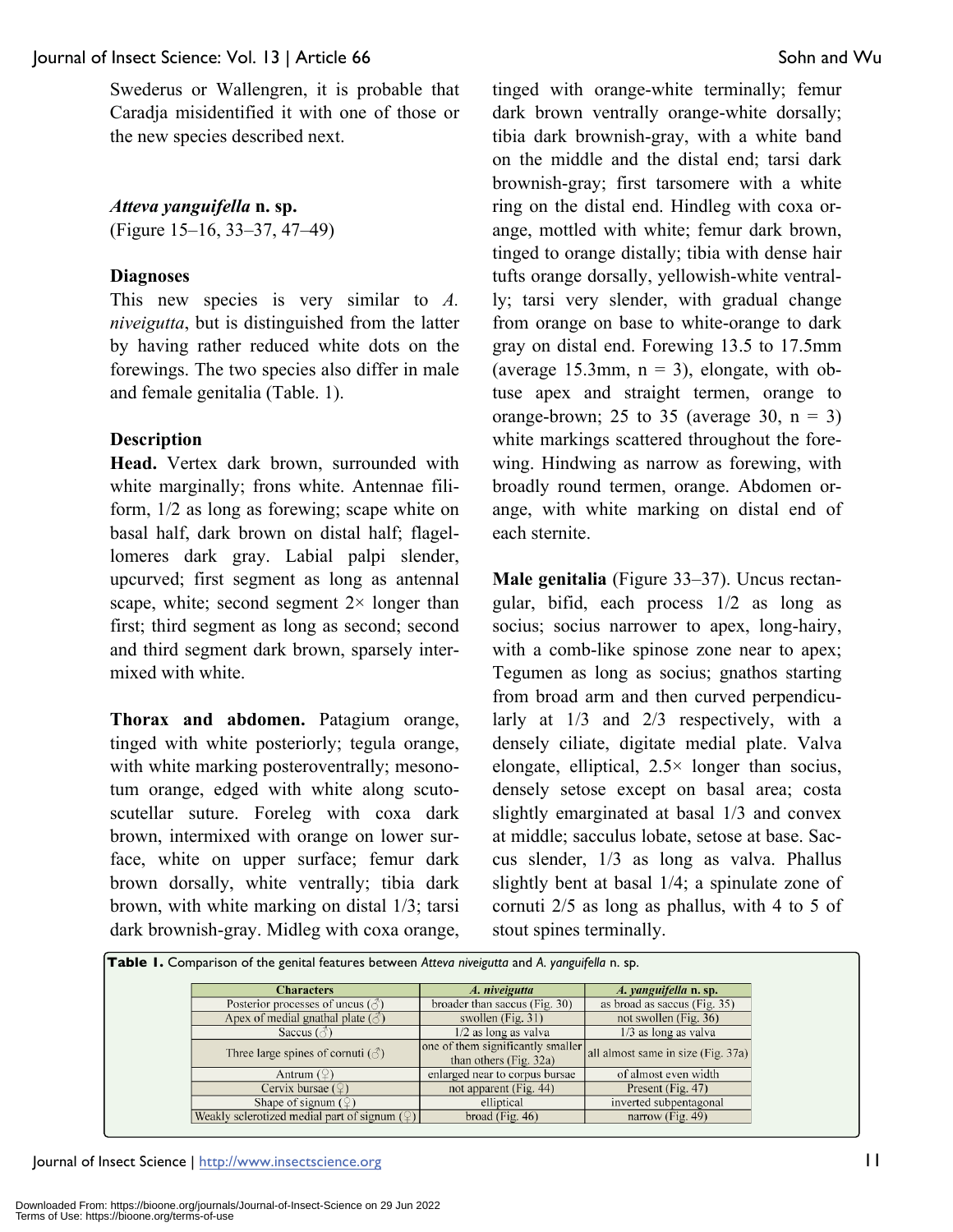**Female genitalia** (Figure 47–49). Lamellae postvaginales as a pair of shallow, semicircular, setose lobes. Apophyses posteriores as long as anteriores. Ostium bursae surrounded by semicircular emargination. Ductus bursae bowl-shaped near to ostium bursae, with antrum at anterior 1/4; antrum cylindrical, with membraneous slit on a side. Corpus bursae oval,  $1.4 \times$  longer than ductus bursae, with protruding cervical area; signum elongate, inverted pentagonal, narrowly less sclerotized medially, with denticules denser to margin.

### **Types**

**Holotype.** Male, Xizang Motuo [=Medog], alt. 850 m, 30 May 1983 [in Chinese], IZCAS, IOZ-09028.

**Paratypes.**  $3\text{ }^{\text{ }^\circ}1\text{ }^{\text{ }^\circ}$ , same as holotype for locality and collecting date, IZCAS, IOZ-09029; 1♀, same locality as holotype, 24 March 1983 (YH Han), IZCAS, IOZ-85092.

**Distribution** (Figure 50) China (endemic: Xizang).

### **Etymology**

The species epithet is derived from 'Yanguifei,' one of the four legendary beauties in Chinese history, and refers to the beautiful coloration of the new species.

### **Acknowledgements**

We would like to express our cordial thanks to Jean-François Landry (Agriculture and Agri-Food Canada, Ottawa) for reading our manuscript and providing relevant advice. We also appreciate Donald Davis (U.S. National Museum of Natural History, Washington DC), Kevin Tuck (Natural History Museum, London), and Xin-Lin Wang (China Agricultural University, Beijing) for allowing us to check the institutional collection under their responsibility. We are indebted to Hui-Lin Han and Mujie Qi, both from the Northeast Forestry University, Harbin, for their assistance during the senior author's trips, and Zaile Du (Univerity of Maryland, College Park) for her help in our translation of the Chinese label data.

#### **References**

Becker VO. 2009. A review of the New World *Atteva* Walker moths (Yponomeutidae, Attevinae). *Revista Brasileira de Entomologia* 53: 349–355.

Beeson CFC. 1941. *The Ecology and Control of Forest Insects of India and Adjoining Countries*. Vasant Press.

Berg C. 1880. Observaciones acerca de la Familia Hyponomeutidae. *Anales de la Sociedad Científica Argentina* 10: 99–109.

Browne FG. 1968. *Pests and Diseases of Forest Plantation Trees*. Oxford University Press.

Caradja A. 1926. Ueber Chinas Pyraliden, Tortriciden, Tineiden Nebst Kurze Betrachtungen, Zu Denen Das Studium Dieser Fauna Veranlassung Gibt. *Academia Româna, Memoriile Scţiunii Ştiinţifice* (Seria 3) 3: 257– 383.

Clarke JFG. 1941. The preparation of slides of the genitalia of Lepidoptera. *Bulletin of the Brooklyn Entomological Society* 36: 149–161.

Dugdale JS, Kristensen NP, Robinson GS, Scoble MJ. 1998. The Yponomeutidae. In: Kristensen NP, Editor. *Lepidoptera, Moths and Butterflies. Volume 1: Evolution, Systematics, and Biogeography. Handbook of Zoology* 4. pp. 119–130. Walter de Gruyter.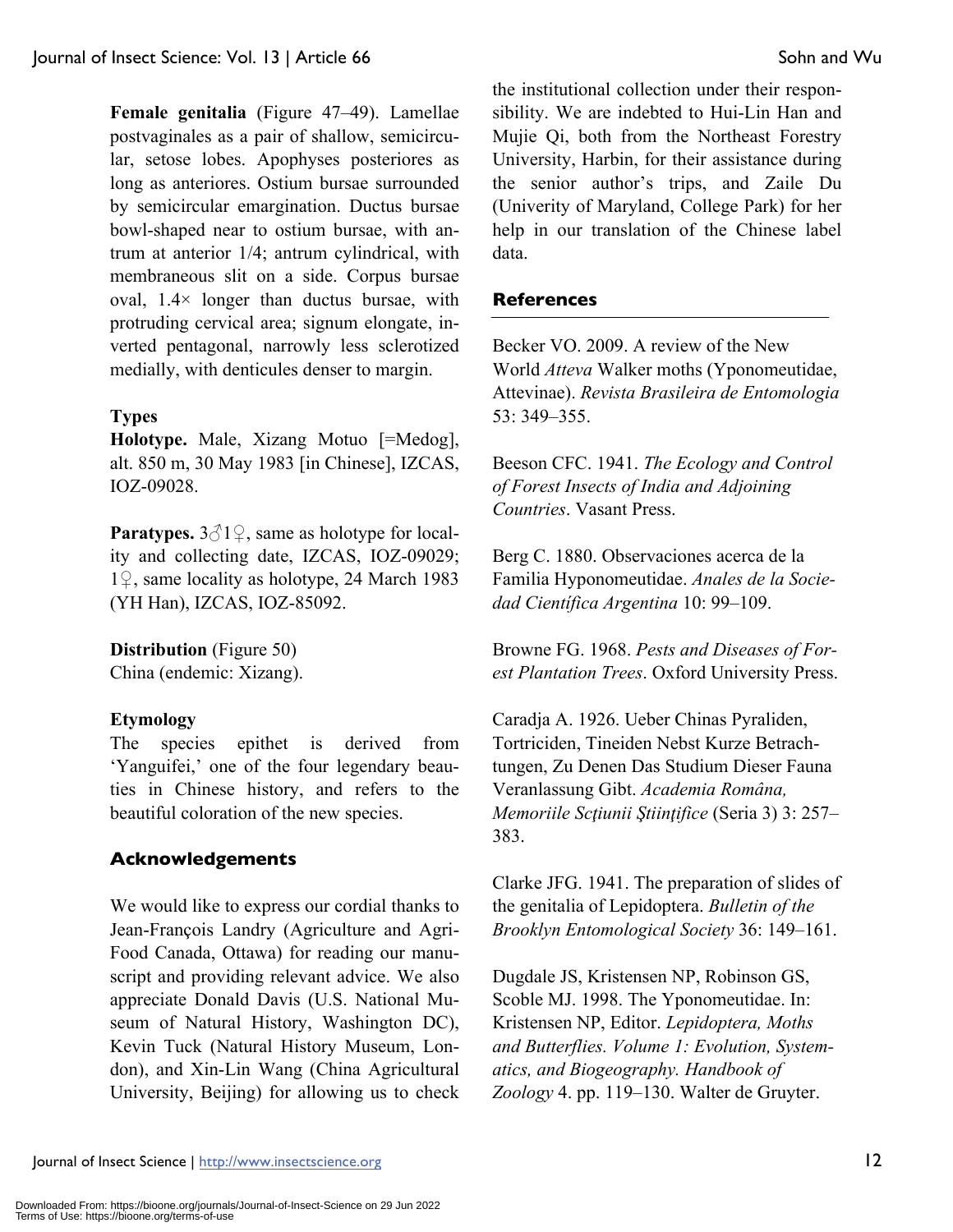Edwards ED. 1996. Yponomeutidae. In: Nielsen ES, Edwards ED, Rangsi TV, Editors. *Checklist of the Lepidoptera of Australia. Monographs on Australian Lepidoptera*, volume 4. pp. 50–51. CSIRO Publishing.

Fletcher TB. 1914. *Some South Indian Insects and Other Animals of Importance*. The Superintendent, Government Press.

Fletcher TB. 1929. A list of the generic names used for Microlepidoptera. *Memoirs of the Department of Agriculture of India* (Ent.) 11: 1–244.

Guenée MA. 1879. Etude sur les Yponomeutides. *Annales de la Société Entomologique de France* 9: 281–290.

Heppner JB. 1982. A world catalog of genera associated with the Glyphipterigidae auctorum (Lepidoptera). *Journal of the New York Entomological Society* 89: 220–294.

Heppner JB. 2009. A new *Atteva* moth from Peru, with notes on *Atteva numeratrix* from Brazil (Lepidoptera: Attevidae). *Lepidoptera Novae* 2: 105–112.

Hua LZ. 2005. *List of Chinese insects*, volume 3. Sun Yat-sen University Press.

International Commission on Zoological Nomenclature. 1999. *International Code of Zoological Nomenclature*, fourth edition. The International Trust for Zoological Nomenclature.

Klots AB. 1970. Lepidoptera. In: Tuxen SL, Editor. *Taxonomist's Glossary of Genitalia in Insects*. pp. 115–130. Munksgaard.

Kyrki J. 1984. The Yponomeutoidea: a reassessment of the superfamily and its supergeneric groups (Lepidoptera). *Entomologica Scandinavica* 15: 71–84.

Kyrki J. 1990. Tentative reclassification of holarctic Yponomeutoidea (Lepidoptera). *Nota lepidopterologica* 13: 28–42.

Mathur RN, Chatterjee PN, Sen-Sarma PK. 1970. Biology, ecology and control of *Ailanthus* defoliator *Atteva fabriciella* Swed. (Lepidoptera: Yponomeutidae) in Madhya Pradesh. *Indian Forester* 96: 538–552.

Meyrick E. 1914. Fam. Hyponomeutidae. In: Wagner H, Editor. *Lepidopterorum Catalogus*. Pars 19, pp. 3–44. W. Junk.

Mishra SC, Pandey ND. 1966. Observations on the life history of *Atteva fabriciella* Swed. (Yponomeutidae: Lepidoptera) a pest of *Ailanthus excelsa* at Kanpur. *Indian Forester* 92: 461–464.

Mohanadas K, Verma RV. 1984. A new host record for *Atteva fabriciella* (Lepidoptera: Yponomeutidae) a pest of *Ailanthus*. *Journal of Tree Sciences* 3: 128.

Moore F. 1859. Section III. In: Horsfield, T, Moore FA, Editors. *Catalogue of the Lepidopterous Insects in the Museum of Natural History at the East-India House*, volume 2. pp. 311–373. WM H Allen and Co.

Moore F. 1867. On the Lepidopterous Insects of Bengal. *Proceedings of the Scientific Meetings of the Zoological Society of London* 1867: 612–687.

Nair NSS. 2007. *Tropical Forest Insect Pests: Ecology, Impact and Management*. Cambridge University Press.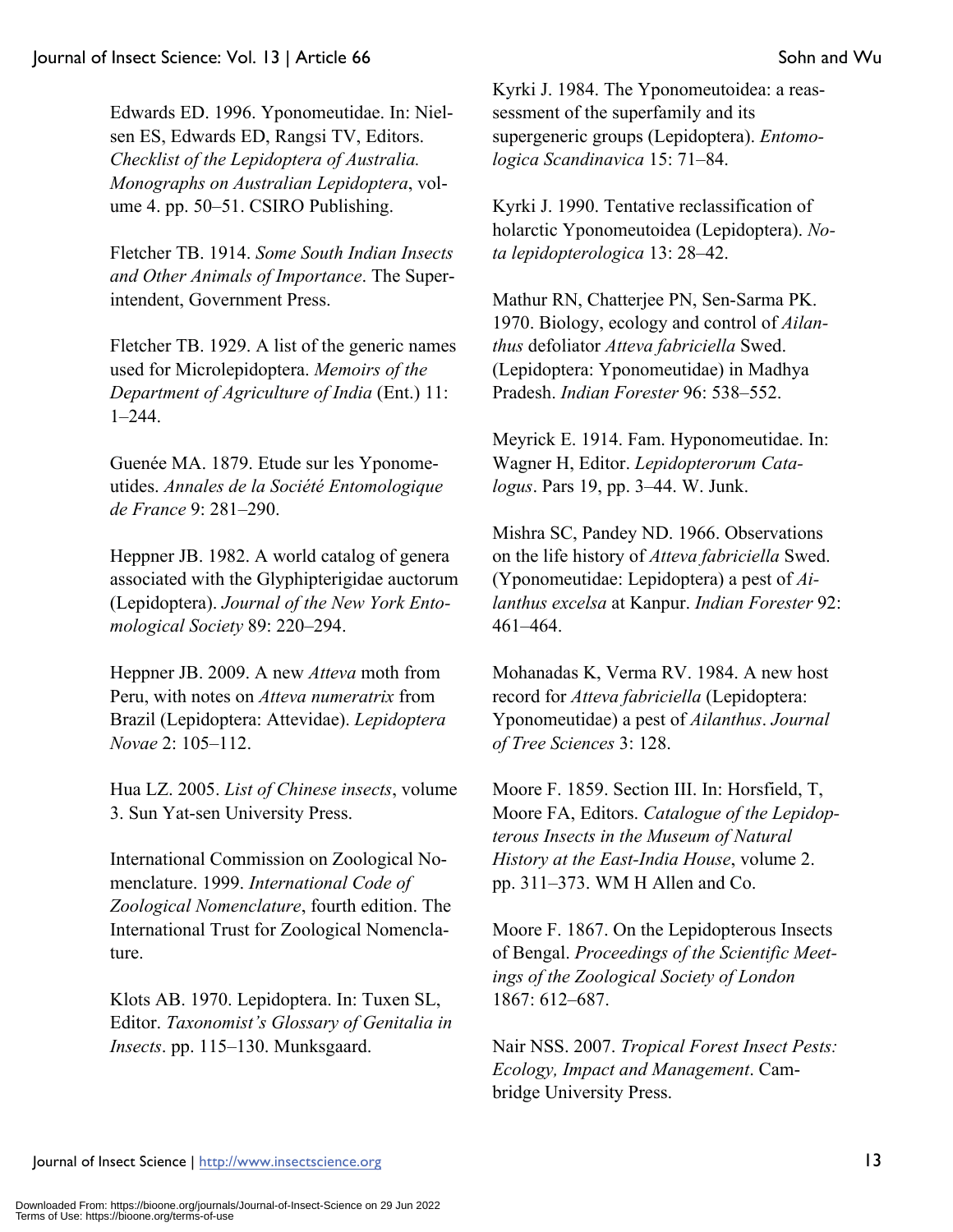Nieukerken EJ van, Kaila L, Kitching IJ, Kristensen NP, Lees DC, Minet J, Mitter C, Mutanen M, Regier JC, Simonsen TJ, Wahlberg N, Yen S-H, Zahiri R, Adamski D, Baixeras J, Bartsch D, Bengtsson BA, Brown JW, Bucheli SR, Davis DR, De Prins J, De Prins W, Epstein ME, Gentili-Poole P, Gielis C, Hattenschwiler P, Hausmann A, Holloway JD, Kallies A, Karsholt O, Kawahara A, Koster JC, Kozlov M, Lafontaine JD, Lamas G, Landry J-F, Lee S,. Nuss M, Park K-T, Penz C, Rota J, Schmidt BC, Schintlmeister A, Sohn J-C, Solis MA, Tarmann GM, Warren AD, Weller S, Yakovlev RV, Zolotuhin VV, Zwick A. 2011. Order Lepidoptera Linnaeus, 1758. In: Zhang Z-Q, Editor. Animal biodiversity: An outline of higher-level classification and survey of taxonomic richness. *Zootaxa* 3148: 212–221.

Poole RW. 1989. Noctuidae, Part 1–3. In: Heppner JB, Editor. *Lepidopterorum Catalogus (New Series), Fascicle 118*. E. J. Brill.

Robinson GS, Tuck K, Shaffer M. 1994. *A Field Guide to the Smaller Moths of South-East Asia*. Malaysian Nature Society.

Singh P, Sharma KK. 1979. External morphology and distinguishing characters of male and female pupae of *Ailanthus* webworm, *Atteva fabriciella* Swed. (Lepidoptera: Yponomeutidae). *Indian Forester* 105: 36–40.

Smith AZ. 1986. *A History of the Hope Entomological Collections in the University Museum Oxford*. Clarendon Press.

Swederus NS. 1787. Fortsättning af Beskrivningen på 50 nya Species af Insecter. *Kungliga svenska Vetenskapsakademiens nya Handlingar* 8: 272–290.

Turner AJ. 1898. Descriptions of new Micro-Lepidoptera from Queensland. *Transactions of the Royal Society of South Australia* 22: 200–214.

Verma RV. 1992. Impact of *Atteva fabriciella* (Lepidoptera: Yponomeutidae) feeding on seed production in *Ailanthus triphysa*. *Indian Journal of Forestry* 15: 326–328.

Walker F. 1854. Catalogue of Lepidoptera Heterocera. In: Walker F, Editor. *List of the Specimens of Lepidopterous Insects in the Collection of the British Museum. Part 2. Lepidoptera Heterocera*. pp. 279–581. The Trustees.

Walker F. 1863. Catalogue of Lepidoptera Heterocera, sixth series. In: *List of the Specimens of Lepidopterous Insects in the Collection of the British Museum*. *Part 28. Tortricites & Tineites*. pp. 287–561. The Trustees.

Wallengren HDJ. 1861. Lepidoptera. In: Virgin CA, Editor. *Kongliga Svenska Fregatten Eugenies Resa Omkring Jorden*. *Zoologie 1, Insecta*. pp. 357–388, platess 6–7. PA Nordtedt & Söner.

Walsingham L, Durrant JH. 1900. Pterophoridae and Tineina. In: Swinhoe CC, Editor. *Catalogue of Eastern and Australian Lepidoptera Heterocera in the Collection of the Oxford University Museum*, part 2. pp. 541– 585. Clarendon Press.

Wu C-F. 1938. Superfamily Tineoidea. In: Wu C-F, Editor. *Catalogus Insectorum Sinensium*, volume IV. pp. 373–381. The Fan Memorial Institute of Biology.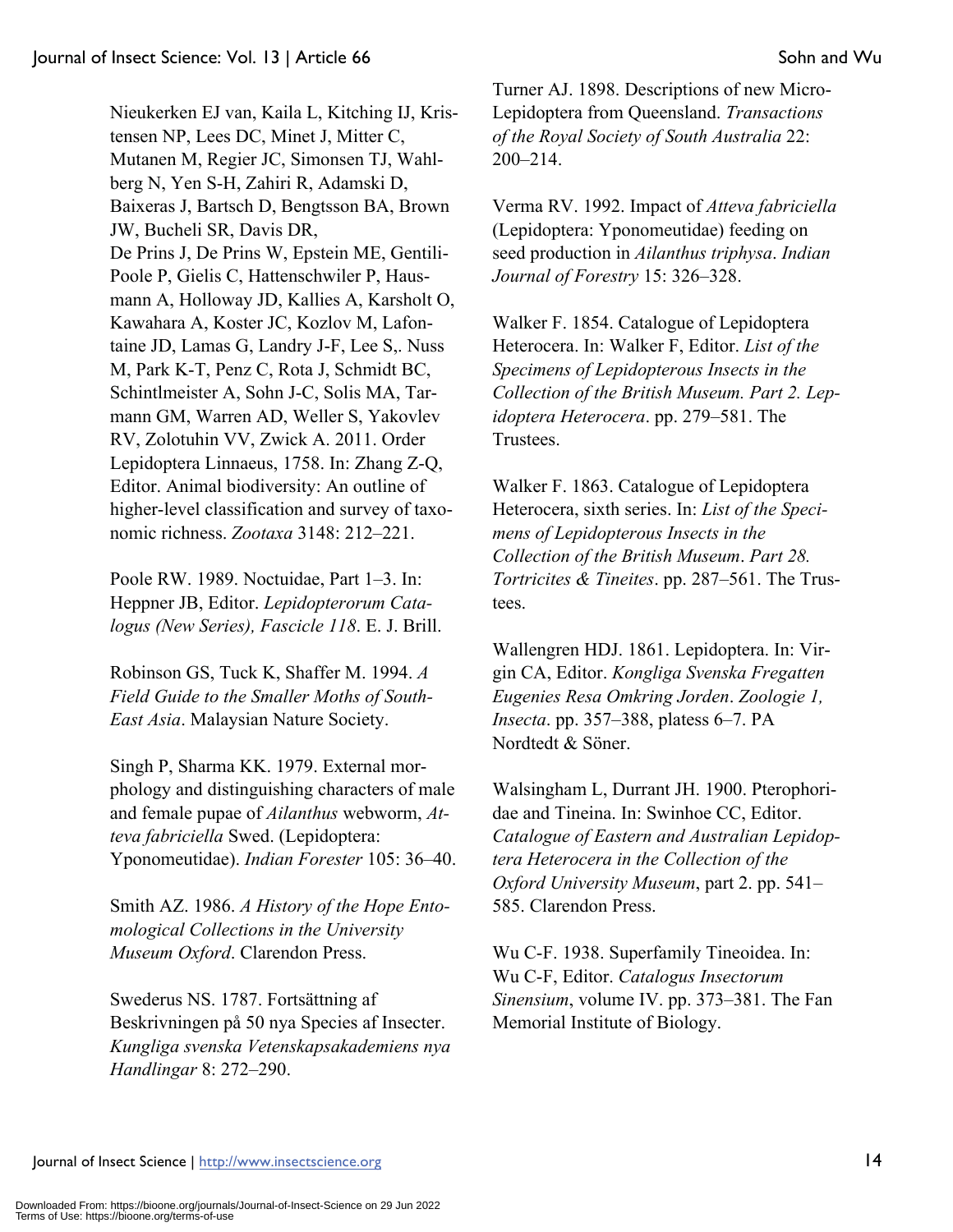

**Figure 1-16.** Adults of *Atteva* spp. 1–6. *A. fabriciella*. 1. Lectotype of *A. brucea*, ♂ (BMNH); 2. Lectotype of *A. niviguttella*, ♀ (BMNH); 3. Neotype, India, Coimbatore,  $\mathcal{Q}$  (USNM); 4. India, Orissa,  $\mathcal{Q}$  (USNM); 5. China, Yunnan,  $\mathcal{Q}$  (IZCAS); 6. Thailand, Phetchabun, ♂ (BMNH). 7-12. *A. wallengreni* n. sp. 7. Holotype, China, Guangzhou,  $\mathcal{Q}$  (USNM); 8. China, Hainan,  $\mathcal{Q}$  (IZCAS); 9. China, Hainan, ♂ (IZCAS); 10. Vietnam, Ho Chi Minh, ♀ (USNM); 11. Malaysia, Perak, ♂ (USNM); 12. Thailand, Phetchabun, ♀ (BMNH). 13-14. *A. niveigutta*. 13. Holotype, Bangladesh, Sylhet, ♀ (BMNH); 14. India, Assam, ♀ (USNM). 15-16. *A. yanguifella* n. sp. 15. Holotype, China, Xizang, ♂ (IZCAS); 16. Paratype, China, Xizang,  $\mathcal{Q}$  (IZCAS). High quality figures are available online.



= female of *A. wallengreni* n. sp.; orange square = male of *A. wallengreni* n. sp. Average numbers are shown as a green star for *A. fabriciella* and an orange star for *A. wallengreni* n. sp. Geographical annotations for *A. fabriciella* (a – Thailand, Phetchabun; b – China, Yunnan; c – China, Guangxi; d – Indonesia, Java; e – India, Coimbatore; f – India, Ahmabad; g – India, Coimbatore; h – India, Orissa, i – Sri Lanka; j – Indonesia, Java) and for *A. wallengreni* n. sp. (a – China, Hainan; b – China, Guangzhou; c – Vietnam, Ho Chi Minh; d – Thailand, Phetchabun; e – Malaysia, Perak; f – China, Wallengren's *fabricella* [sic]; g – China, Hongkong; h – China, Shannxi; i – China, Guangzhou; j – China, Guangzhou; k – China, Guangzhou; l – China, Guangxi). High quality figures are available online.